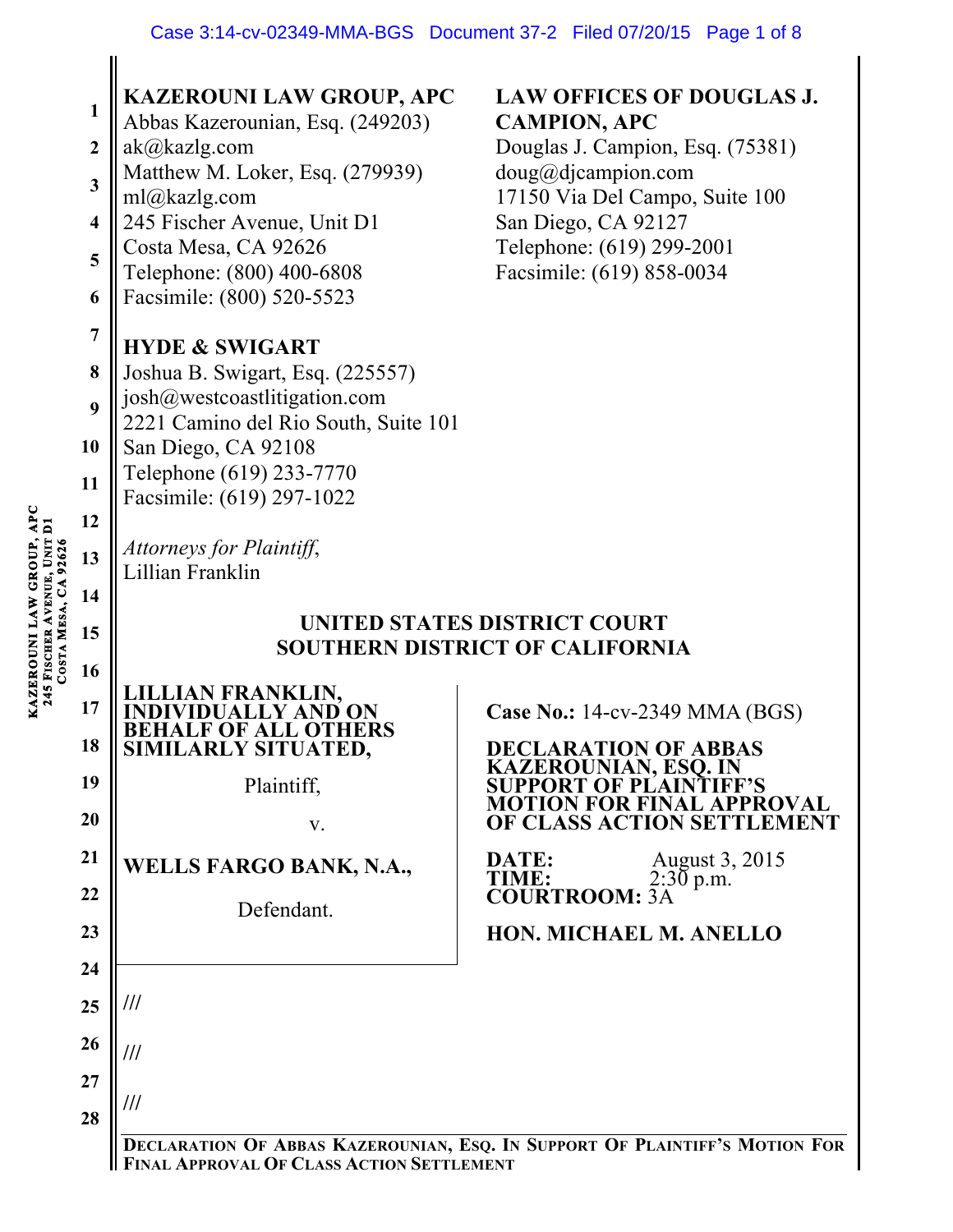# **DECLARATION OF ABBAS KAZEROUNIAN, ESQ.**

I, ABBAS KAZEROUNIAN, declare:

- 1. I am one of the attorneys for the Plaintiff LILLIAN FRANKLIN in this action, and named as Class Counsel for the Settlement Class in the Court's Order preliminarily approving the settlement. [¶ 5, ECF No. 11]. I submit this declaration in support of Plaintiff's Motion for Final Approval of the Class Action Settlement.
- 2. I am licensed to practice law before this court and all California state courts and all federal courts located in the State of California. If called as a witness, I would competently testify to the matters herein from personal knowledge.

## **SUMMARY OF CASE HISTORY AND SETTLEMENT**

3. I have been involved in every aspect of this case from inception through the present. I submit this declaration in support of the Plaintiff's Motion for Final Approval of Class Action Settlement in which Plaintiff seeks to have the Court approve the agreed-upon settlement fund of \$13,859,103.80 ("common fund"). This common fund will be used to compensate Class Members and will also be used to pay attorneys' fees, litigation costs to Class Counsel, provide an incentive payment to the named Class Representatives, and recoup the costs of notice and claims administration, collectively the "Settlement Costs". Class Counsel are seeking, as described in the previously filed Motion for Preliminary Approval and Motion for Fees and Costs, attorneys' fees of 25% of the common fund. Thus, Class Counsel is seeking \$3,464,775.95 as fees and litigation costs. In addition, Class Counsel also seek to recover a maximum of \$2,987,795.18 in notice and claims administration costs for the ILYM Group, Inc. ("ILYM"), the Claims Administrator. A \$1,500 incentive payment is also sought for the Class Representative. Following the payment of these amounts, each of the 107,134 approved claimants will receive a pro rata distribution of

**1**

**2**

**3**

**4**

**5**

**6**

**7**

**8**

**9**

**10**

**11**

**12**

**13**

**14**

**15**

**16**

**17**

**18**

**19**

**20**

**21**

**22**

**23**

**24**

**25**

**26**

**27**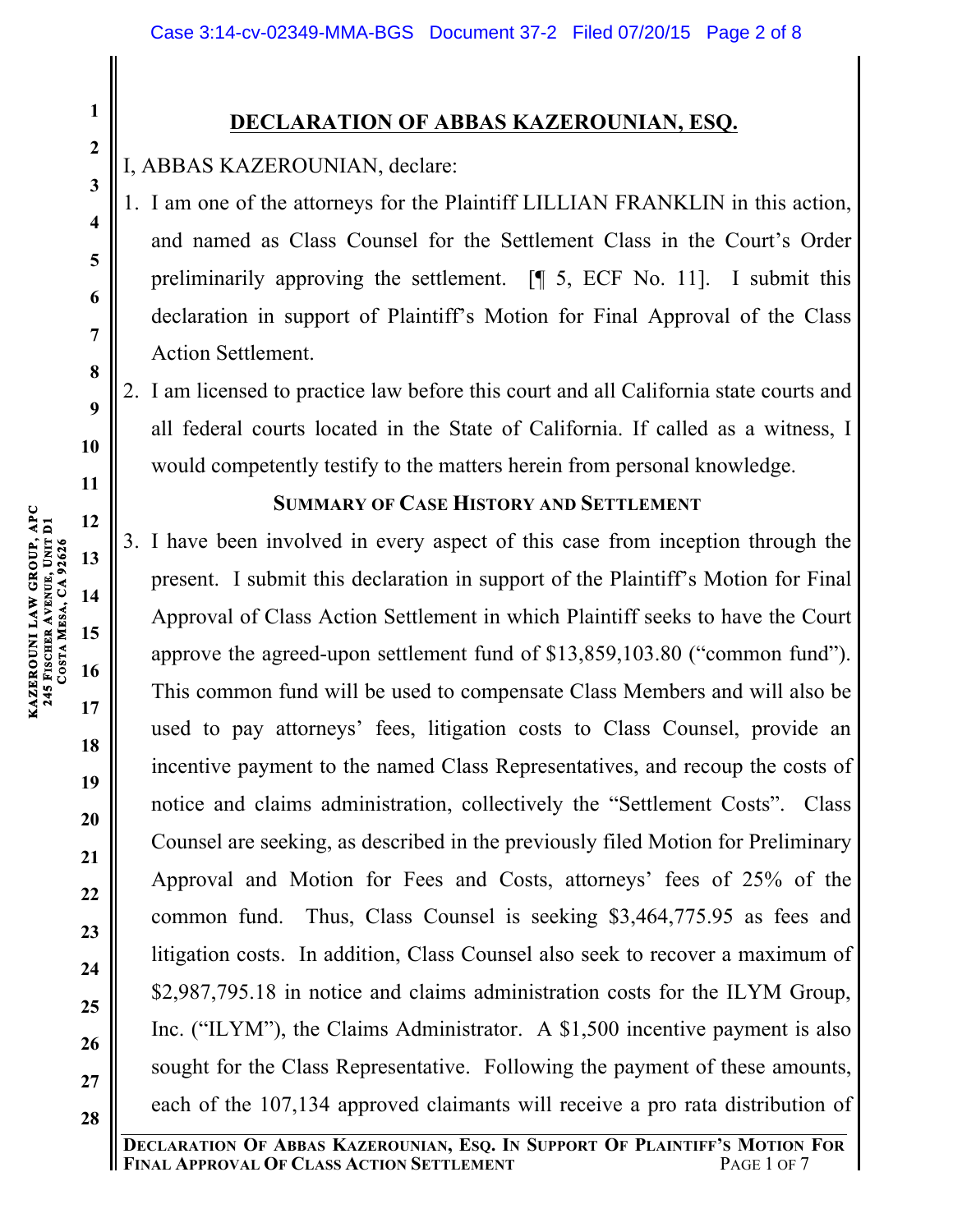the remaining Settlement Fund.

- 4. This matter was brought to the attention of Class Counsel by Plaintiff and the case was initiated in 2014. However, Class Counsel began investigating Defendant's alleged violations at issue in this action in various class actions brought against Defendant in the past.
- 5. After filing this action, Class Counsel and Defendant engaged in extensive negotiations including an exchange of letters, emails, and telephone conversations that thoroughly analyzed the relevant legal, social, and factual issues at issue, and explored the parties' respective positions on the merits of the action and viability of class certification.
- 6. Subsequently, both parties exchanged correspondence, including the exchange of relevant information and documents, lists of phone numbers that received the calls to their cell phones, off-site data used during the class period, and argued their respective positions. The Parties engaged in extensive discovery which was also vital to establishing each Party's position.
- 7. Class Counsel and Defendant exchanged informal discovery, including information pertaining the number of calls made and the number of Class Members, and Class Counsel took a confirmatory deposition of Wells Fargo's Person Most Knowledgeable which satisfactorily confirmed the parameters of the Class, the damages agreed upon, and other information informally exchanged prior to, during and following the mediation process. Class Counsel was able to reaffirm the adequacy, appropriateness, and reasonableness of the settlement. [See Motion for Preliminary Approval, Declaration of Abbas Kazerounian, Ex. 2, Deposition Transcript of Jacob Mou, Dkt. No. 5-10].
- **25 26 27** 8. The Parties filed their Motion for Preliminary Approval of Class Action Settlement on December 22, 2014, and the Court granted preliminary approval in an order dated February 9, 2015.
- **28** 9. The settlement consists of the following:

**1**

**2**

**3**

**4**

**5**

**6**

**7**

**8**

**9**

**10**

**11**

**12**

**13**

**14**

**15**

**16**

**17**

**18**

**19**

**20**

**21**

**22**

**23**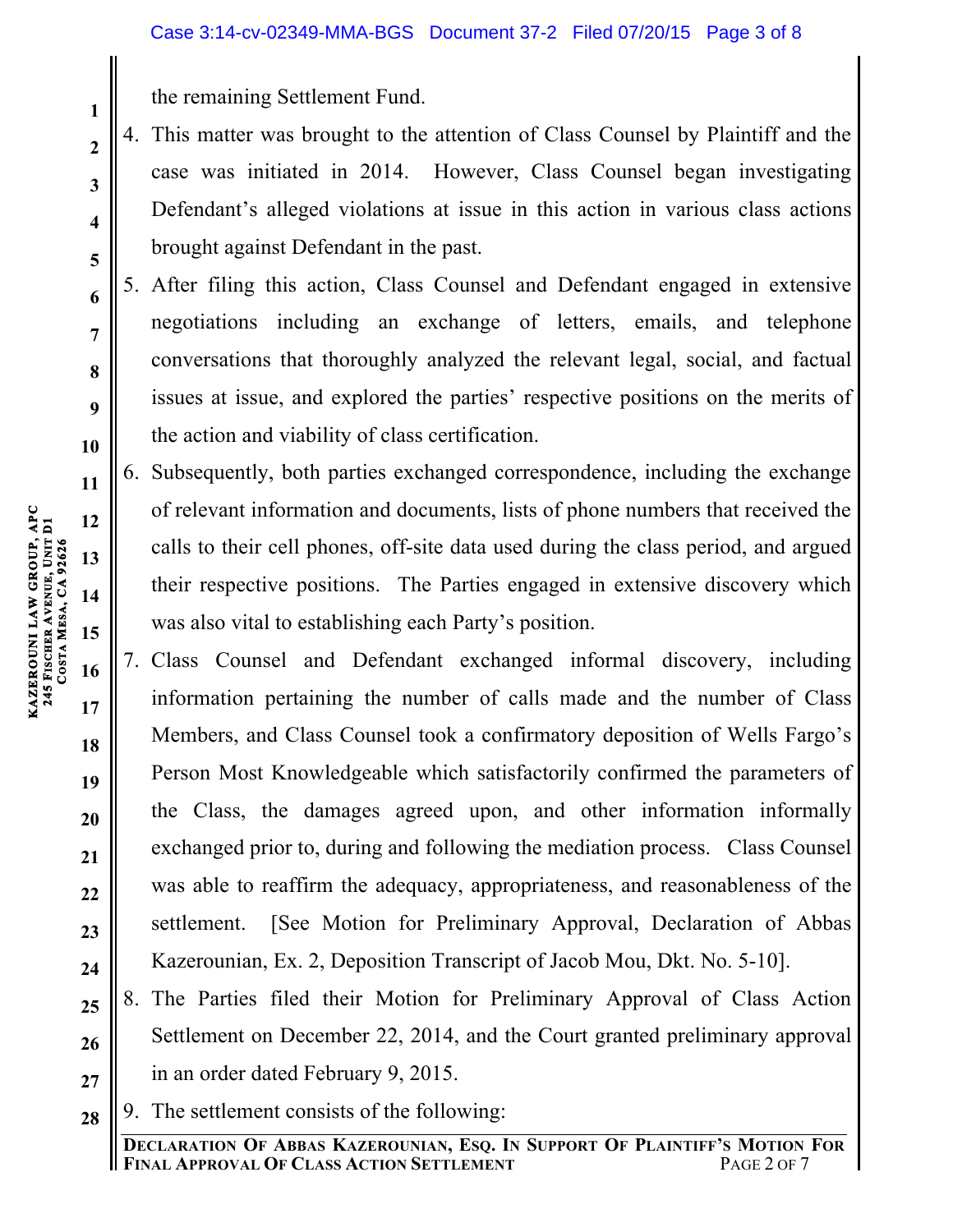### Case 3:14-cv-02349-MMA-BGS Document 37-2 Filed 07/20/15 Page 4 of 8

- a. Defendant shall establish a settlement fund as described above. Any of the Class Members that make a timely claim within the time period provided in the notice to Class Members will receive a pro rata distribution of the fund after attorneys' fees; litigation costs; and, notice costs have been deducted from the total Settlement Fund. There have been 107,134 valid and timely claims filed, with an additional 237 late claims filed to date, for which we are seeking Court approval to pay with the timely filed claims. There are presently 124 deficient claims, and they have been advised of the deficiencies, and some may correct them to make them valid claims. If all requested fees and litigation costs, notice and claims administration costs and the incentive payment are paid from the fund, it is anticipated each claimant will receive approximately \$71.16 as their pro rata share of the Settlement Fund. An exact number will be provided at the hearing once all claims, including additional late filed claims, are received, and the total number of deficient claims that have been corrected is known.
- b. Plaintiff has applied to the Court by separate motion for an incentive award of \$1,500.00 for Plaintiff's service as Class Representative in this action. Any incentive award approved by the Court will be paid from within the Settlement Fund.
- c. The costs of notice and claims administration will be deducted from the Settlement Fund. Said costs are detailed in the ILYM's Declaration filed herewith.
- d. Class Counsel has previously filed a motion to be heard at the same time as the Final Approval hearing for an award of reasonable attorney's fees and costs, in an amount of 25% of the maximum Settlement Fund as attorneys' fees and costs. [ECF No. 20]. In said Motion, Plaintiff requested \$3,464,775.95 in attorneys' fees and costs.

**KAZEROUNI LAW GROUP, APC** 

**245 FISCHER** 

**COSTA** 

**MESA, CA 92626** 

**AVENUE, UNIT D1**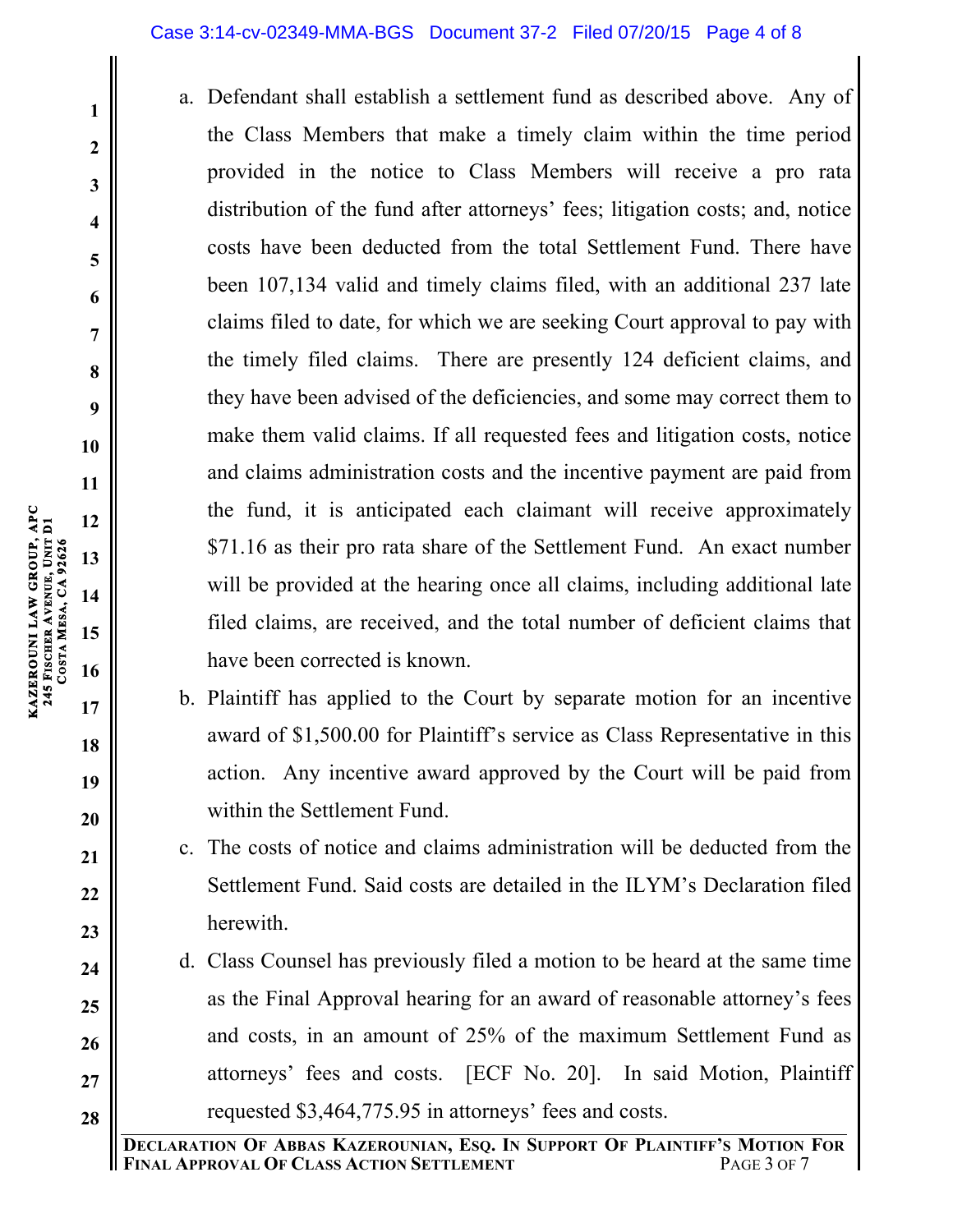10.Taking into account the burdens, uncertainty and risks inherent in this litigation, the Parties have concluded that further prosecution and defense of this action could be protracted, unduly burdensome, and expensive, and that it is desirable, fair, and beneficial to the class that the action now be fully and finally compromised, settled and terminated in the manner and upon the terms and conditions set forth in the Settlement Agreement.

11.The Named Plaintiff and all of Plaintiff's counsel believe that the claims asserted in the Action have merit. However, taking into account the risks of continued litigation, as well as the delays and uncertainties inherent in such litigation and any subsequent appeal, we believe that it is desirable that the Action be fully and finally compromised, settled and terminated now with prejudice, and forever barred pursuant to the terms and conditions set forth in this Settlement Agreement. We have concluded that the terms and conditions of this Settlement Agreement are fair, reasonable and adequate to the proposed class, and that it is in the best interests of the proposed class to settle the Action. I strongly believe, as does each Plaintiff's attorney, that the Settlement should be given final approval.

12.Therefore, Class Counsel is requesting that the Court grant Final Approval to the Settlement.

# **ADEQUACY OF SETTLEMENT**

13.In the Motion for Preliminary Approval, Class Counsel set forth the merits of the settlement and explained its benefits. The adequacy of the Settlement has been confirmed by the response of the Class. Based on the number of objections and the number of requests for exclusion, the reaction of the Class to the Settlement has been extremely positive. Out of 4,074,207 Class Members, only 59 valid opt outs were received, a miniscule amount on a percentage basis. Furthermore, only nine objections in total were received, again, a very small amount, of which most have been withdrawn, or are without merit, as explained

**1**

**2**

**3**

**4**

**5**

**6**

**7**

**8**

**9**

**10**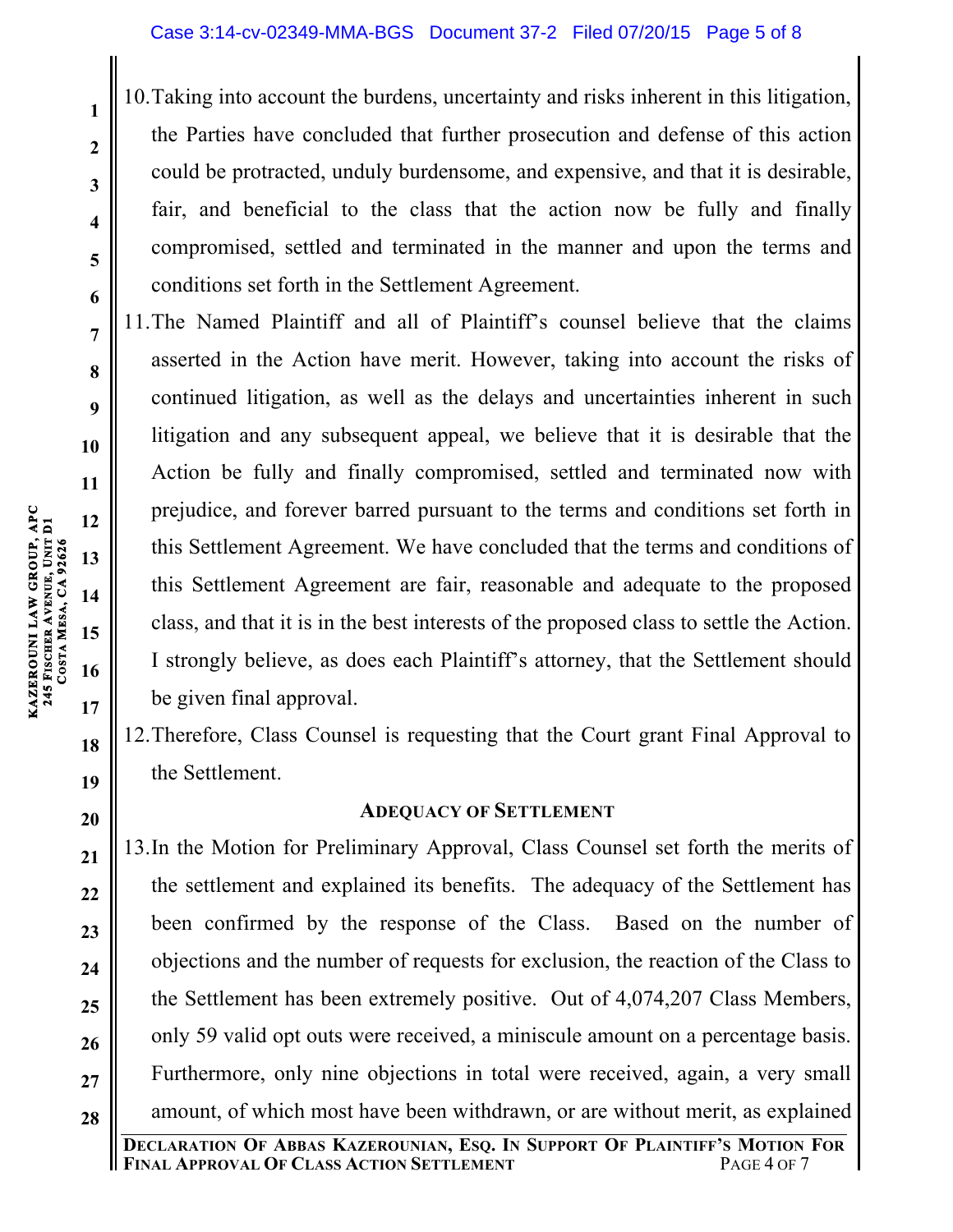### Case 3:14-cv-02349-MMA-BGS Document 37-2 Filed 07/20/15 Page 6 of 8

in the response to the objections filed herewith. We had a very good claims rate of 2.63% which is comparable to most consumer class action response rates. As a result, each Class Member making a claim will receive approximately \$71.16, an amount in the range of acceptable results in a TCPA class action.

14.Furthermore, this is a statutory damages case meaning that no Class Member has lost any money as a result of Defendant's actions. Therefore, the deterrent effect of statutory damages has been met, and the proceeds will be divided among the persons called. In other words, the Class members are not getting a percentage of money they have expended; they are receiving money as statutory damages and/or debt forgiveness as a result of Defendant's violations at issue in this action. Therefore, obtaining a nearly \$14 million settlement for the Class to divide is an exemplary settlement. Each of the more than 107,000 claimants will receive more than \$70.00 in cash for the alleged violations committed by Defendant. As a result, in my opinion, based upon my experience in civil litigation and in litigating class actions, including a substantial number of TCPA class actions, and based upon the facts of this case, the number of class members, and the other circumstances, I believe this settlement is fair and reasonable. Therefore, I believe the settlement merits Court approval.

### **THE CLASS DEFINITION**

The Class definition as approved in the Preliminary Approval Order is as follows: All cell phone users or subscribers to wireless or cellular service within the United States who used or subscribed to telephone numbers to which Wells Fargo placed any calls from November 1, 2009 to September 17, 2014 using any automated dialing technology or artificial or prerecorded voice technology in an effort to collect on a consumer credit card account.

*See* Preliminary Approval Order, ¶ 3, Dkt. No. 11.

**1**

**2**

**3**

**4**

**5**

**6**

**7**

**8**

**9**

**18**

**19**

**20**

**21**

**22**

**23**

**24**

**25**

**26**

**27**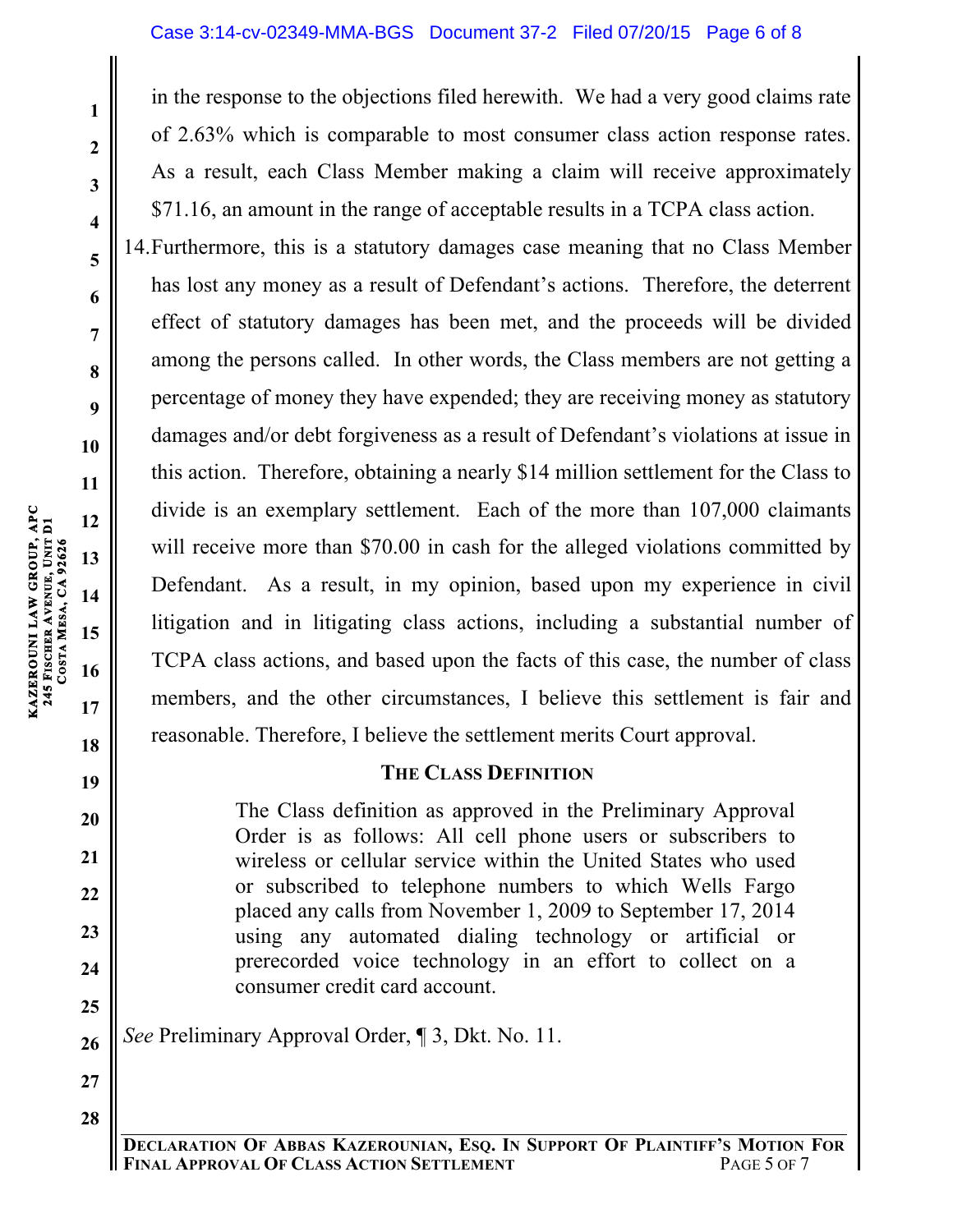## **NOTICE**

15.ILYM will be filing a detailed declaration describing the notice procedures with these Final Approval papers, explaining how the Court's Preliminary Approval Order has been followed and the manner in which notice has been provided.

16.As approved and directed in ¶ 7 of this Court's Order Granting Preliminary Approval, ILYM provided (a) direct mailing; (b) publication notice; (c) internet notice; (d) a settlement call center and, (c) established a dedicated website.

17.Internet notice was provided at www.FranklinWellsFargoTCPA.com. At this address, Class Members could view the publication notice (Short Form Notice), the Long Form Notice, the Claim Form, the Settlement Agreement with Exhibits, the operative Complaint, Plaintiff's request for Attorneys' Fees and Costs with supporting documents, the Order Granting Preliminary Approval and other documents filed with the Court.

## **OPT OUTS AND EXCLUSIONS**

18.Only 59 Class Members have validly elected to opt out of the Parties' Settlement, along with nine invalid attempted opt outs.

## **OBJECTIONS**

19.While nine consumers objected to the Class Settlement, four of these consumers withdrew said objections and opted out after obtaining clarification from Class Counsel as to the terms of the settlement. A dialogue is continuing with other objectors and / or their counsel and there may be further resolution of other objections prior to the Final Approval hearing. Class Counsel will so advise the Court if that occurs.

# **CLAIMS PROCEDURE**

**25 26 27 28** 20.ILYM established easily an easily followed claims procedure agreed upon in the Settlement Agreement that permitted Class Members to file a claim by calling a toll-free 800 telephone number, file a claim online, or submit a claim via mail.

**KAZEROUNI LAW GROUP, APC** 

**24**